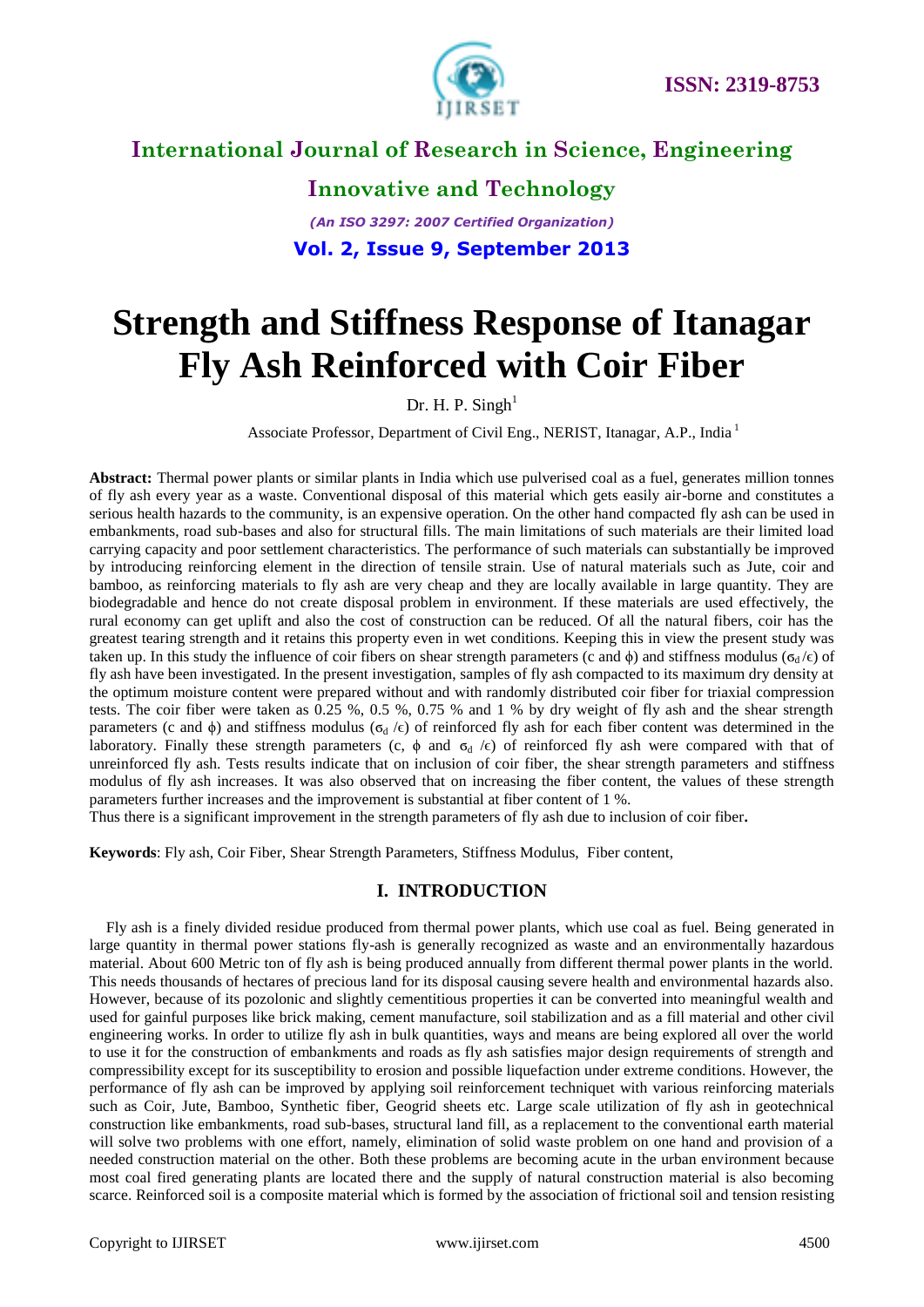

### **Innovative and Technology**

*(An ISO 3297: 2007 Certified Organization)* **Vol. 2, Issue 9, September 2013**

elements in the form of sheets, strips, nets or mats of metal, synthetic fabrics or fiber reinforced plastics and arranged in the soil mass in such a way as to reduce or suppress the tensile strain which might developed under gravity and boundary forces. The reinforcement in soil is placed more or less in the same way as steel in concrete and the end product is called reinforced soil. It is very effectively used for retaining structures, embankments, footings, subgrade etc. The incorporation of reinforcement in the earth mass, particularly in case of non-cohesive soils is not only for carrying the tensile stresses but instead meant for anisotropic suppression or reduction of one normal strain rate **(Saran 2010).** Soil reinforcement technique with randomly distributed fiber is used in a variety of applications like, retaining structures, embankments, footings, pavement subgrade. During last 25 years, much work has been done on strength deformation behaviour of fiber reinforced soil and it has been established beyond doubt that addition of fiber in soil improves the overall engineering performance of soil. Among the notable properties that improved are greater extensibility, small loss of post peak strength, isotropy in strength and absence of planes of weakness etc. Fiber reinforced soil has been used in many countries in the recent past and further research is in progress for many hidden aspects of it. Fiber reinforced soil is effective in all types of soils (i.e. sand, silt and clay). Use of natural material such as Jute, coir, sisal and bamboo, as reinforcing materials in soil is prevalent for a long time and they are abundantly used in many countries like India, Philippines, Bangladesh etc. The main advantages of these materials are they are locally available and are very cheap. They are biodegradable and hence do not create disposal problem in environment.

Studies have shown that durability of natural fiber can be improved using coating of fiber with Phenol and Bitumen. Many studies have been conducted relating to the behaviour of soil reinforced with randomly distributed fiber. Gray and Ohashi (1983) conducted a series of direct shear tests on dry sand reinforced with different synthetic, natural and metallic fiber to evaluate the effects of parameters such as fiber orientation, fiber content, fiber area ratios, and fiber stiffness on contribution to shear strength. Based on the test results they concluded that an increase in shear strength is directly proportional to the fiber area ratios and shear strength envelopes for fiber-reinforced sand clearly shows the existence of a threshold confining stress below which the fiber tries to slip or pull out. Chakraborty and Dasgupta (1996) studied the strength characteristics of randomly oriented polymer-fibre reinforced fly ash using triaxial compression tests. They used the fly ash from Kolaghat Thermal Power Station and the fiber of different aspect ratio (ratio of fiber length to fiber diameter) in their study and found that increase in aspect ratio of fiber increase the shear strength of fly ash. Kaniraj and Gayatri (2003) conducted a series of triaxial compression tests on class F fly ash obtained from Dadri and Rajghat thermal power plants using polyester fiber as reinforcing material and concluded that inclusion of fiber in fly ash increases the shear strength of fly ash significantly at fiber content of 1 % by dry weight of fly ash. They further concluded that brittle behaviour of fly ash changes into ductile behaviour due to inclusion of fiber. Ravishankar and Raghavan (2004) confirmed that for coir fiber-stabilized lateritic soils, the maximum dry density of soil decreases with addition of coir fiber and the value of optimum moisture content increases with an increase in percentage of coir. The CBR value of soil increases up to 10% of coir fiber content and further increase in coir fiber results into decrease in CBR value. Choudhary and Verma (2005) studied the behavior of reinforced fly ash (TISCO fly ash) subgrades using model geogrid and Jute geotextile sheets as reinforcement by conducting a series of laboratory CBR tests on fly ash specimens with and without reinforcement. They concluded that there is a significant improvement in CBR value of fly ash due to addition of reinforcement. Lekha (2004) and Vishnudas et al. (2006) have presented a few case studies of construction and performance monitoring of coir geotextile reinforced bunds and suggested that the use of coir is a cost effective Eco hydrological measure compared to stone-pitching and other stabilization measures used in the protection of slopes and bunds in rural areas. Bhardwaj and Mandal (2008) studied the effect of polypropylene fiber on engineering properties and shear strength parameters of fly ash and found that fiber reinforcement increases the shear strength of fly ash and changes its brittle behaviour into ductile behaviour. Jadhao and Nagarnaik (2008) studied the performance evaluation of fiber reinforced soil-fly ash mixtures. A series of unconfined compressive strength (UCS) tests was carried out on selected soil-fly ash mixtures with and without polypropylene fiber to determine the stress strain behavior. The study showed that the inclusion of randomly distributed fiber significantly increases the UCS, residual strength, ductility and absorbed energy of soil fly ash mixtures. Sivakumar Babu and Vasudevan (2008) and Singh et.al (2011) studied the strength and stiffness response of soil reinforced with coir-fiber. Singh (2011) used the synthetic fiber of propylene type with the Itanagar fly ash and concluded that there is a significant improvement in shear strength parameters and stiffness modulus of fly ash due to synthetic fiber. Singh and Yachang (2012) and Singh (2012**)** used the Jute Geotextile sheets and coir fiber to improve the laboratory CBR value of fly ash and observed the improvement in CBR value of fly ash due to reinforcement. Singh and Bagra (2013) studied the effects of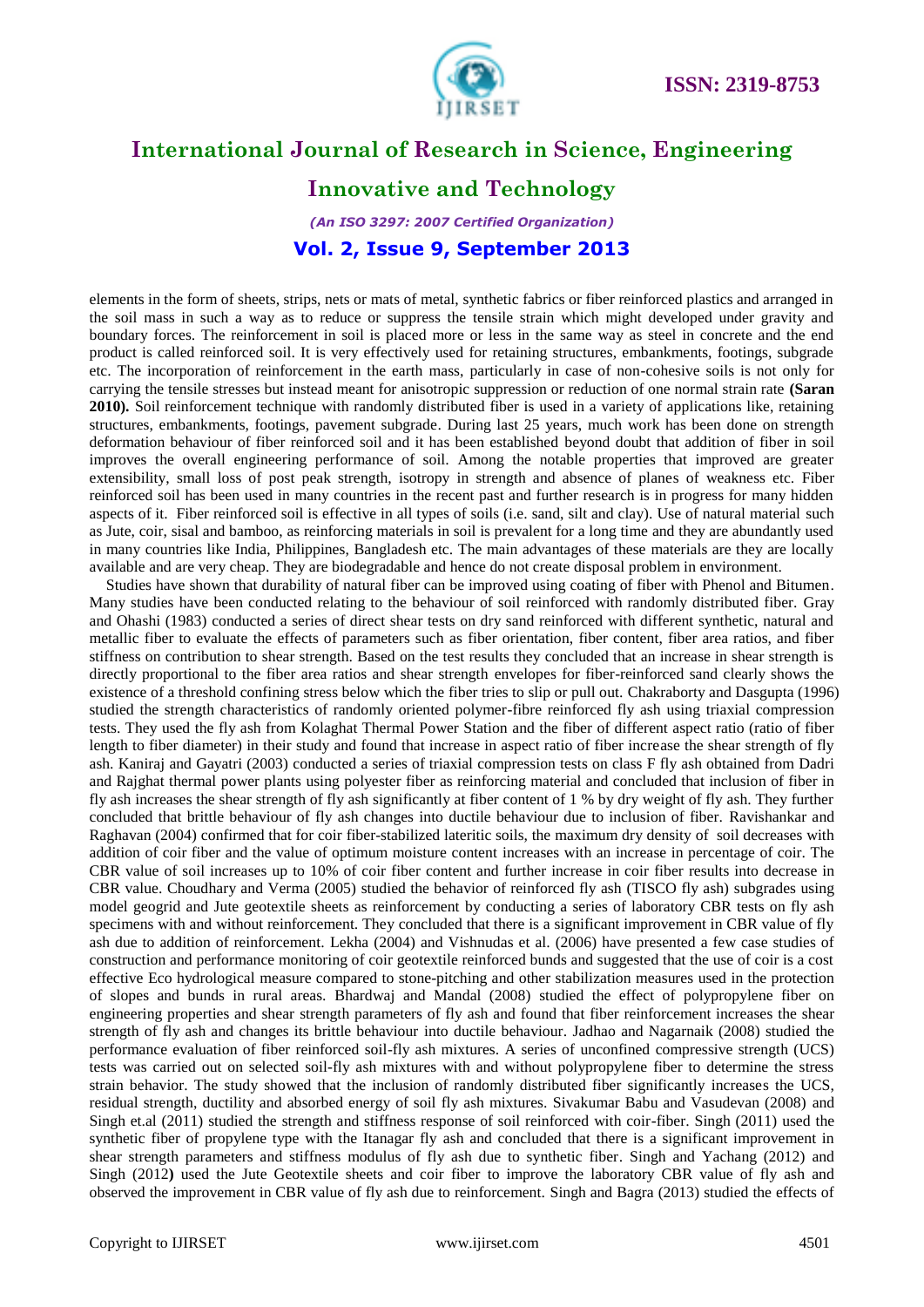

# **Innovative and Technology**

*(An ISO 3297: 2007 Certified Organization)*

### **Vol. 2, Issue 9, September 2013**

Jute fiber on CBR value of Itanagar soil and found the considerable improvement in CBR value of soil due to addition of Jute fiber. This paper presents the influence of Coir fiber on the shear strength (c and  $\phi$ ) and stiffness modulus ( $\sigma_d/\epsilon$ ) of Itanagar, Arunachal Pradesh, India fly ash. A number of triaxial compression tests have been conducted on fly ash and fly ash reinforced with Coir fiber. The effects of fiber contents on shear strength parameters and stiffness modulus of fly ash have been investigated and results have been compared with that of unreinforced fly ash.

#### **II. MATERIALS AND TEST PROCEDURE**

#### **A. Fly ash**

The fly ash used in this study was taken from the site of Satyam ISPAT factory, situated at Banderdewa, Itanagar, Arunachal Pradesh, India. The various index properties and compaction properties i.e. maximum dry density and optimum moisture content (IS: 2720, Part VII, 1965) of fly ash were determined in the laboratory which is given in Table 1. The grain size distribution curve of fly ash is shown in Fig.1 and dry density versus water content compaction curve of fly ash is presented in Fig.3.

#### **B. Reinforcement**

The reinforcing material used in this study is natural coir fiber of random lengths varies from 5 mm to 30 mm. The average diameter of coir fiber was 1 mm. A typical view of coir fiber is shown in Fig. 2.





**Table 1:** Index and Compaction Properties of Fly ash

|  | Specific Gravity (G)  | 2.46                      |  |
|--|-----------------------|---------------------------|--|
|  | Plasticity Index (PI) | Non-Plastic               |  |
|  | Particle Size         | Gravel Size ( $>4.75$ mm) |  |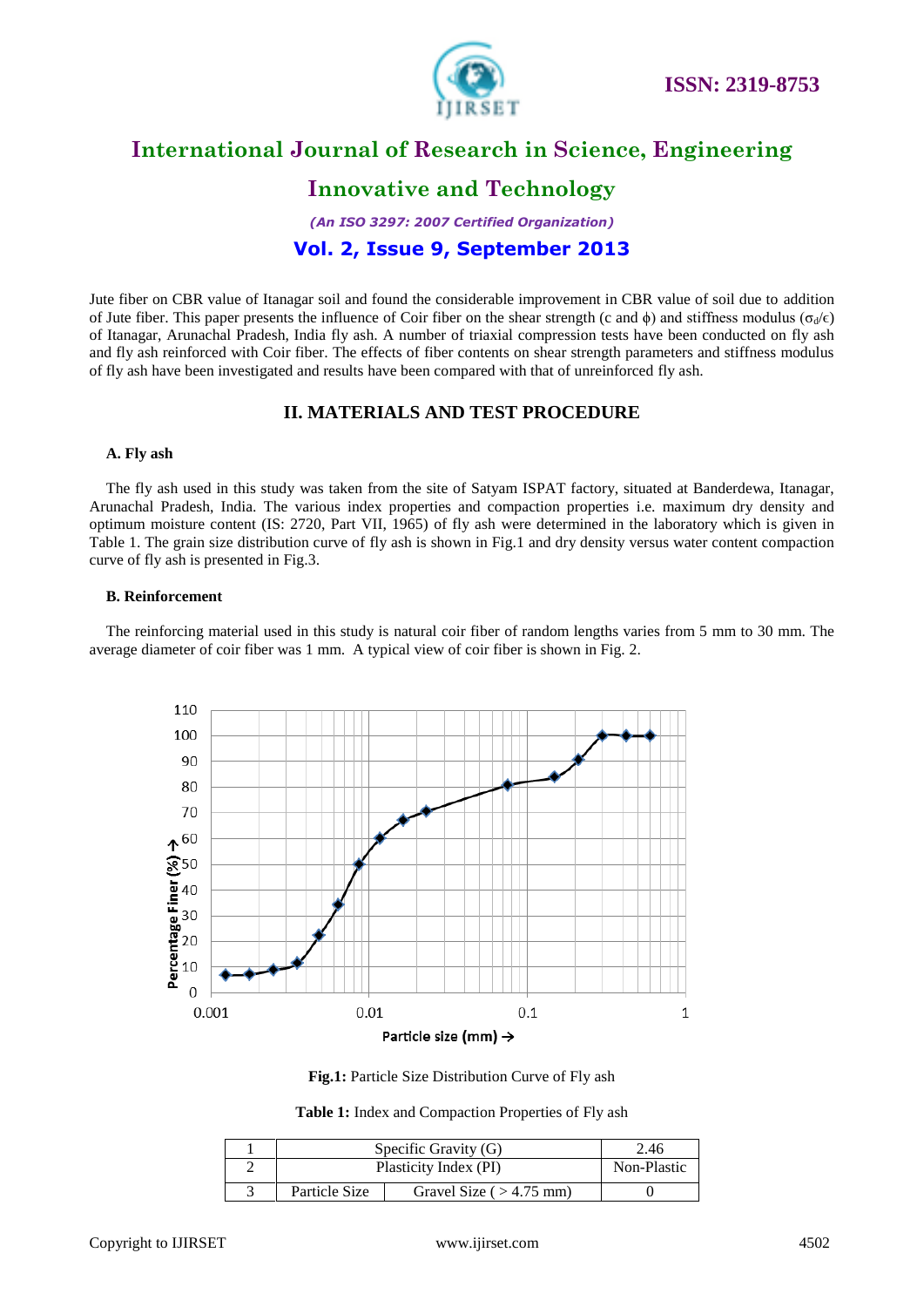

# **Innovative and Technology**

*(An ISO 3297: 2007 Certified Organization)*

### **Vol. 2, Issue 9, September 2013**

|   | Distribution                                         | Sand Size (0.075 - 4.75 mm)       | 19.27 % |  |
|---|------------------------------------------------------|-----------------------------------|---------|--|
|   | Curve                                                | Silt Size (0.002-0.075 mm)        | 72.73 % |  |
|   |                                                      | Clay Size $(<0.002$ mm)           | 8 %     |  |
|   | Co-efficient of uniformity $(C_u)$                   | 3.77                              |         |  |
| 6 | Co-efficient of curvature $(C_c)$                    | 0.96                              |         |  |
|   | Maximum Dry Density, $\gamma_d$ (kN/m <sup>3</sup> ) | 12.99                             |         |  |
| 8 |                                                      | Optimum Moisture Content, OMC (%) |         |  |
|   |                                                      |                                   |         |  |



**Fig. 2:** View of Coir Fiber



**Fig. 3:** Dry Density versus Water Content Compaction Curve of Fly Ash

#### **C. Test Procedure**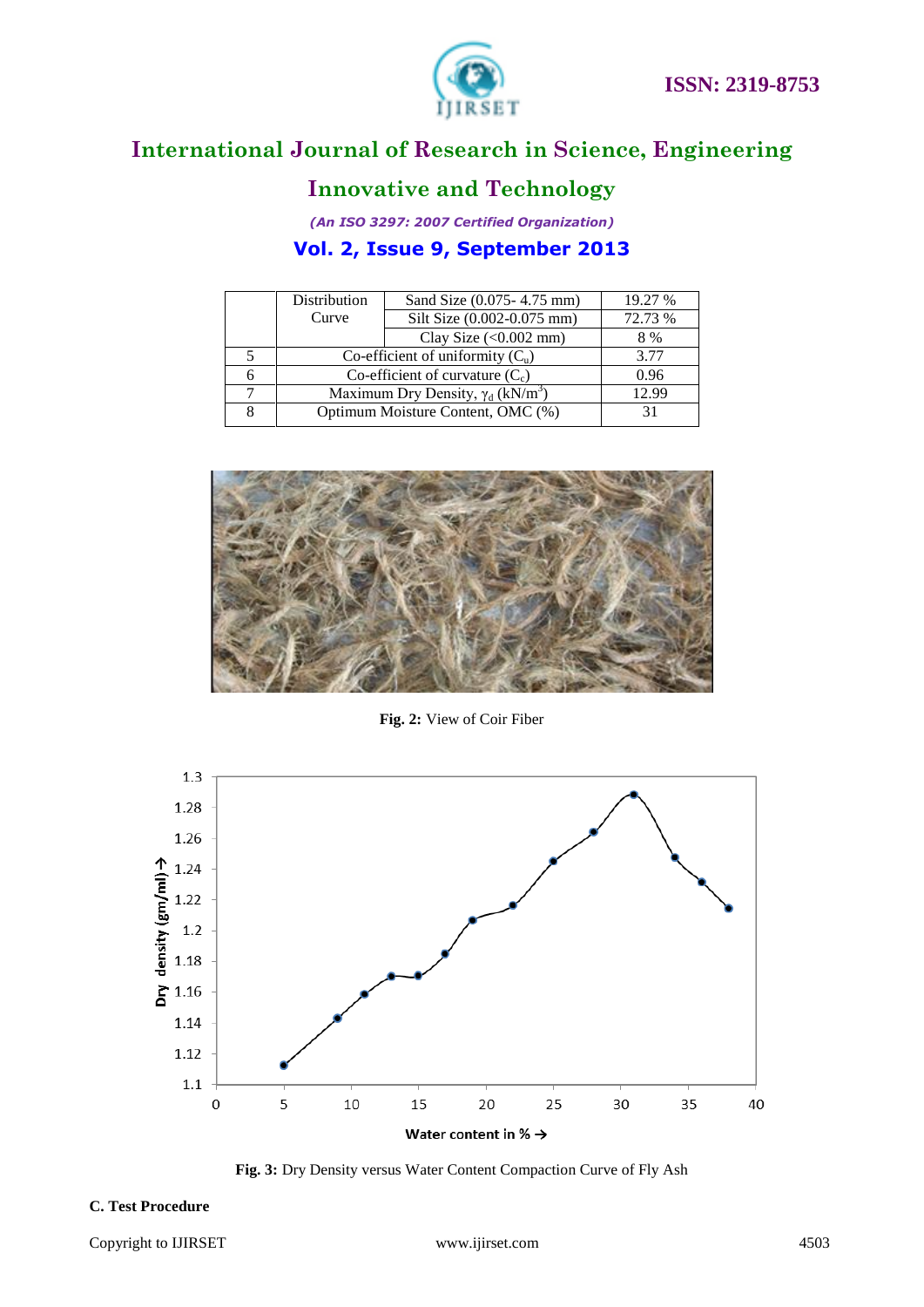

### **Innovative and Technology**

*(An ISO 3297: 2007 Certified Organization)* **Vol. 2, Issue 9, September 2013**

Fly ash collected from the site of Satyam steel factory was made oven dried and then sieved through 425 micron sieve. Test specimens of fly ash were prepared in a standard cylindrical split mould of 38 mm diameter and 76 mm long. Because it was not possible to prepare the fly ash samples at its maximum dry density and optimum water content in the split mould for triaxial compression tests, all the tests samples were prepared at a dry density of 12.50 kN/m<sup>3</sup> (97%) of maximum dry density) and at corresponding water content of 30 % to enable a proper comparison of tests results. (Sivakumar Babu and Vasudevan 2008). Dry fly ash of specified weight was mixed with required quantity of water and kept in desiccators for equilibrium. Subsequently, the wet fly ash was taken out from the desiccators and the specified weight of coir fiber (precent by dry weight of fly ash) was distributed uniformly over the fly ash and mixed uniformly. Here, the maximum length of coir fiber was taken as 30 mm (less than 38 mm) for proper random mixing with fly ash. The fiber-fly ash mixture was then kept in a plastic container for equilibration of moisture content of mixture. The required quantity of fly ash-fiber mixture was filled in the split mould and statically compacted and specimens for triaxial testing were obtained. Because preparation of identical samples of coir fiber reinforced fly ash beyond 1 % fiber content was not possible in the laboratory hence the present investigation was restricted up to 1 % of the fiber content only.

All the specimens were tested in a conventional triaxial apparatus under three different confining pressures (ranging from 50 to 150 kPa) in undrained condition. Some tests were conducted under four different confining pressures also. Load was applied at a controlled strain rate of 1.58% per minute until the specimen failed/strain of 20% whichever was reached earlier. Some tests were repeated to check the reproducibility of tests results and it was found that variation is within 10 %. A total number of 20 triaxial compression tests were carried out for various fiber contents under different confining pressures.

#### **III. TEST RESULTS AND DISCUSSIONS**

A number of stresses versus strains curves were plotted from the tests results of triaxial compression test performed on the fly ash and fly ash reinforced with different fiber contents. One of such stress-strain plots of reinforced fly ash under confining pressure of 50 kPa are shown in Fig. 4. The values of stiffness modulus ( $\sigma_d/\epsilon$ ) for coir fiber reinforced fly ash (CFRF) having different fiber contents were computed from the plots which are shown in Table 2. To determine the values of shear strength parameters (c and  $\phi$ ) of reinforced fly ash for various fiber contents, a number of modified failure envelopes were drawn and shear strength parameters (c and ϕ) were measured from the modified failure envelopes which are given in Table 3. The modified failure envelopes of reinforced fly ash for various fiber content are shown in Figs.5 (a-e).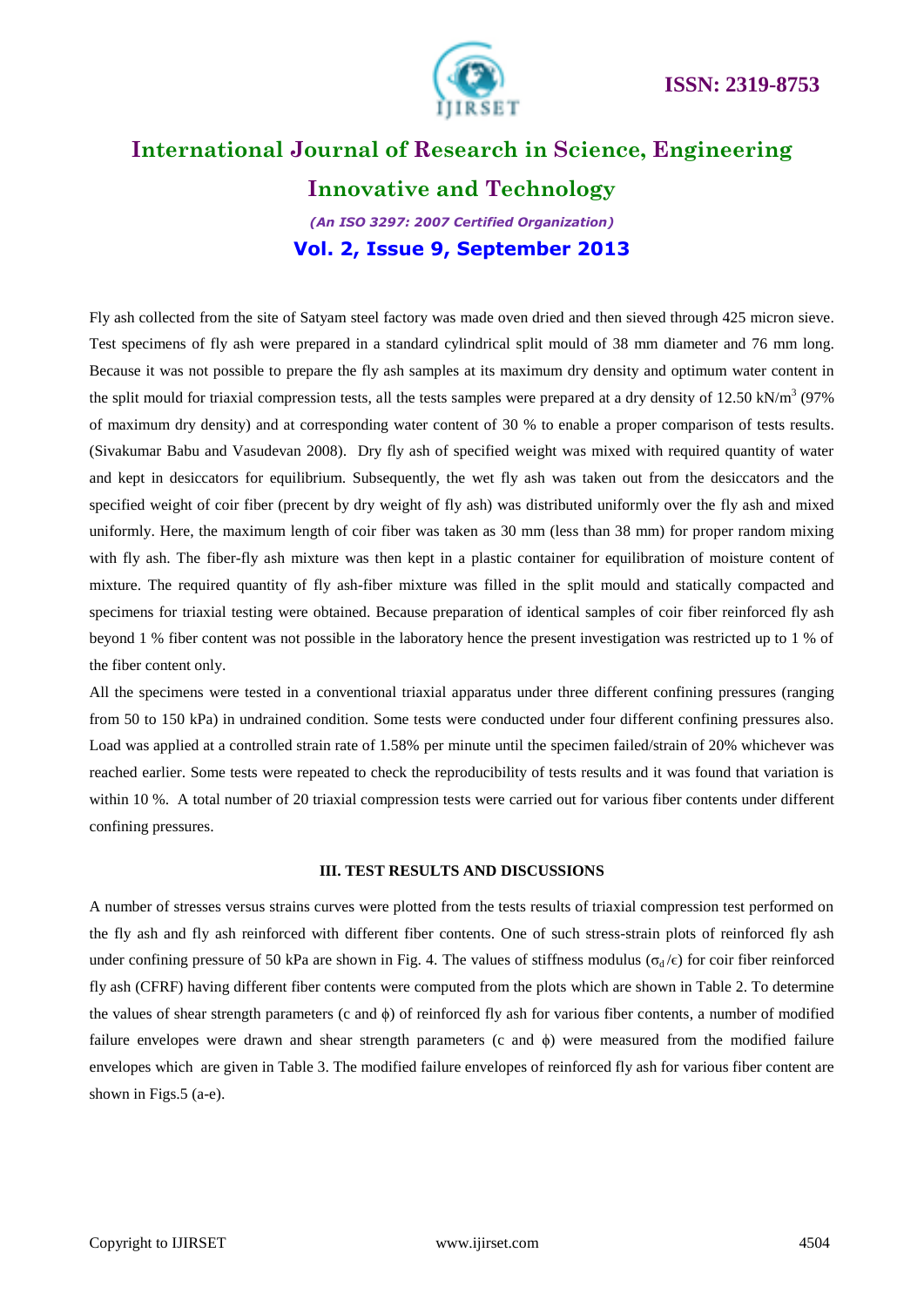

# **Innovative and Technology**

*(An ISO 3297: 2007 Certified Organization)* **Vol. 2, Issue 9, September 2013**



**Fig. 4:** Stress versus Strain Curves of Reinforced Fly ash under Confining Pressure of 50 kPa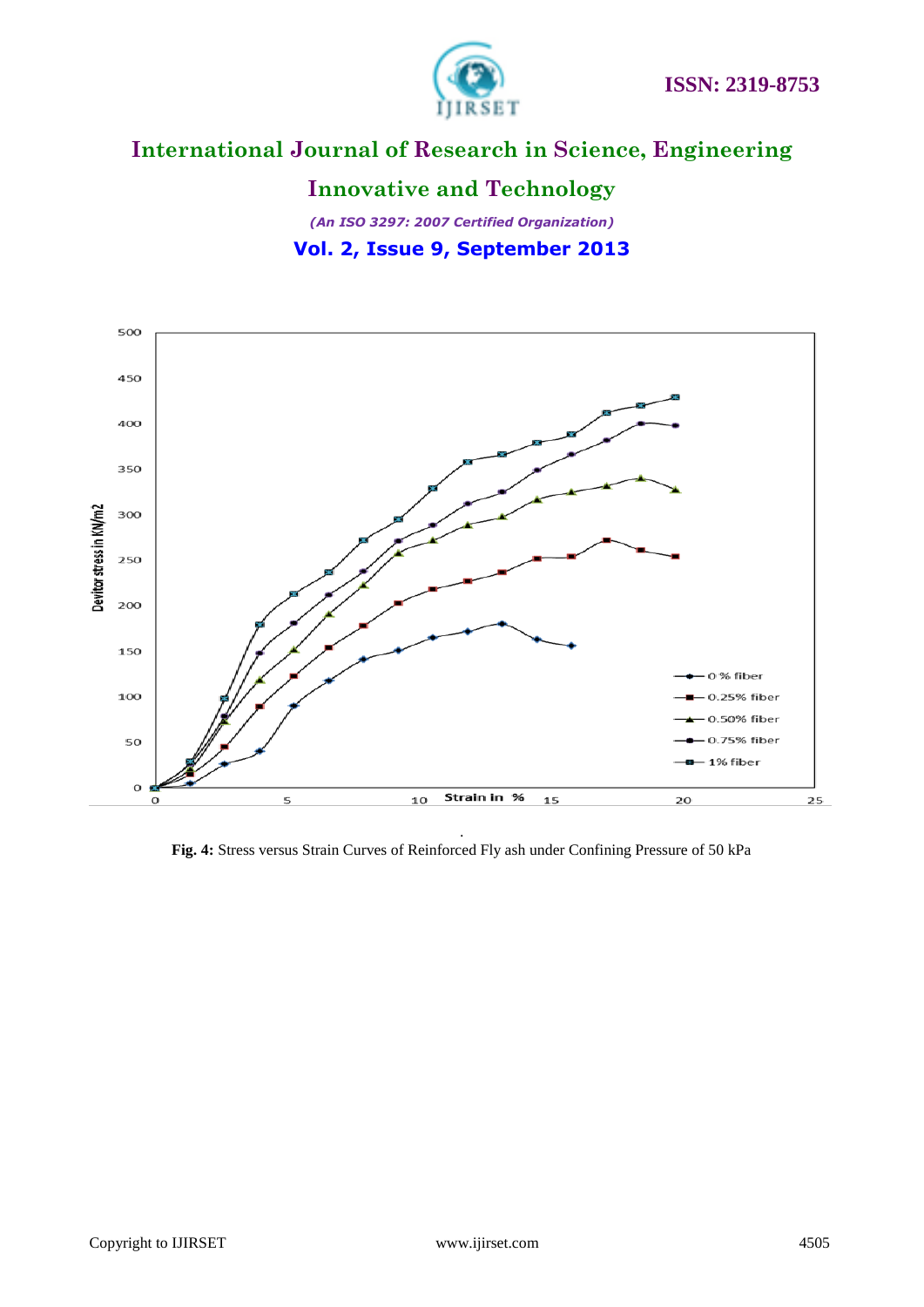

### **Innovative and Technology**













 **Fig. 5 (c)**: Fly ash with 0.5 % Fiber Content **Fig. 5 (d):** Fly ash with 0.75 % Fiber Content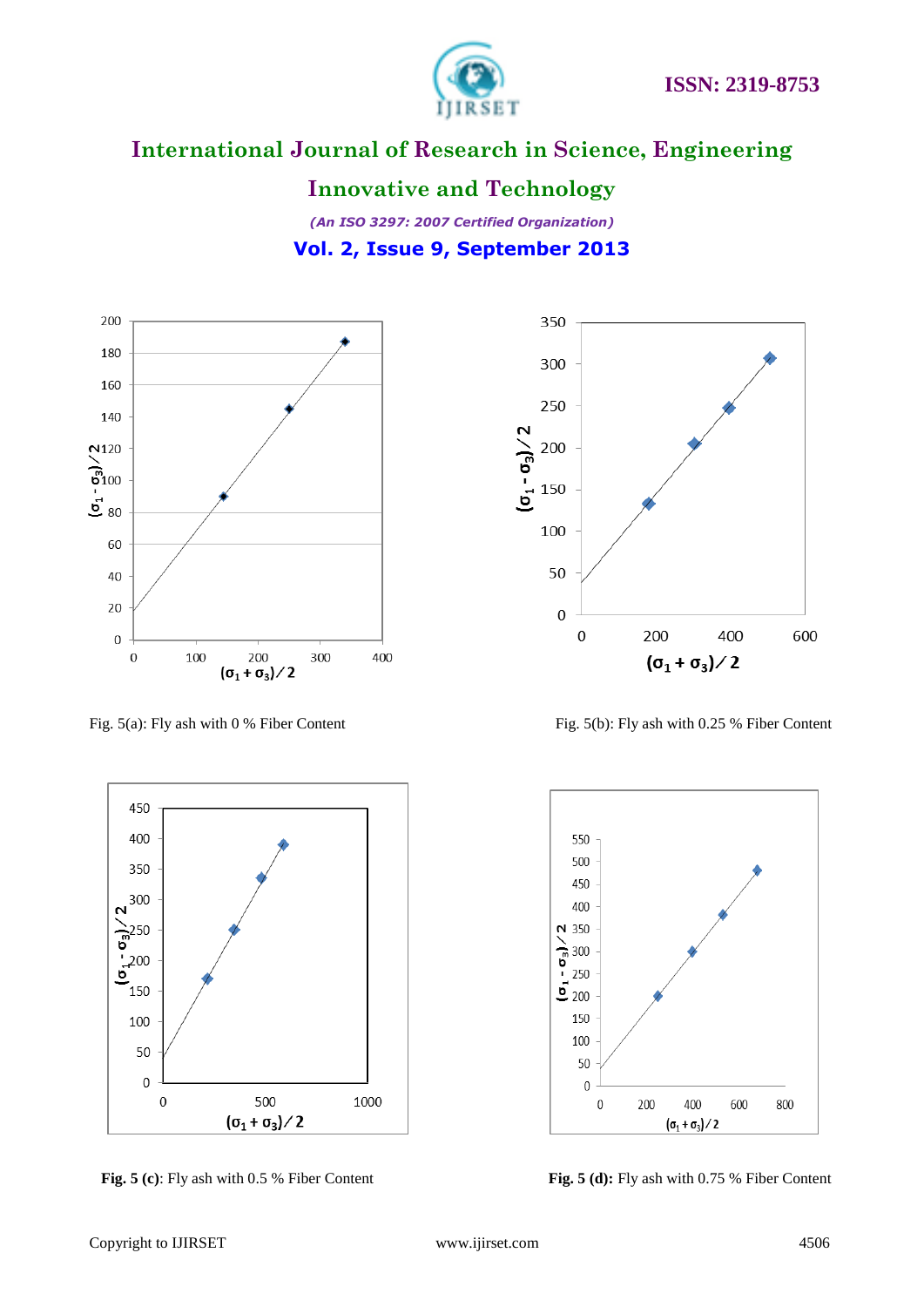

# **Innovative and Technology**

# *(An ISO 3297: 2007 Certified Organization)* **Vol. 2, Issue 9, September 2013**



| <b>Table 2:</b> Stiffness Modulus of Reinforced Soil for Various Fiber Contents at Different Confining Pressure |  |
|-----------------------------------------------------------------------------------------------------------------|--|
|-----------------------------------------------------------------------------------------------------------------|--|

| Fiber<br>Content<br>(% ) | Confining<br>Pressure<br>(kN/m <sup>2</sup> ) | Deviator<br><b>Stress</b><br>(kN/m <sup>2</sup> ) | Strain<br>$(\epsilon)$  | <b>Stiffness</b><br>Modulus<br>$(\sigma_d/\epsilon)$ | Average<br><b>Stiffness</b><br>Modulus | Increase in<br>Average<br><b>Stiffness</b><br>Modulus | Percentage<br>Increase in<br>Average<br><b>Stiffness</b><br>Modulus |
|--------------------------|-----------------------------------------------|---------------------------------------------------|-------------------------|------------------------------------------------------|----------------------------------------|-------------------------------------------------------|---------------------------------------------------------------------|
| $\Omega$                 | 50<br>100<br>150                              | 170<br>325<br>374                                 | 0.132<br>0.184<br>0.184 | 1292<br>1766<br>2032                                 | 1696                                   |                                                       |                                                                     |
| 0.25                     | 50<br>100<br>150                              | 272<br>410<br>494                                 | 0.184<br>0.184<br>0.174 | 1472<br>2228<br>2888                                 | 2196                                   | 500                                                   | 27                                                                  |
| 0.5                      | 50<br>100<br>150                              | 340<br>499<br>682                                 | 0.184<br>0.20<br>0.184  | 1847<br>2495<br>3706                                 | 2682                                   | 986                                                   | 53                                                                  |
| 0.75                     | 50<br>100<br>150                              | 400<br>601<br>762                                 | 0.20<br>0.20<br>0.184   | 2000<br>3500<br>3706                                 | 3069                                   | 1373                                                  | 81                                                                  |
| 1                        | 50<br>100<br>150                              | 429<br>700<br>940                                 | 0.20<br>0.20<br>0.20    | 2145<br>3500<br>4700                                 | 3448                                   | 1752                                                  | 103                                                                 |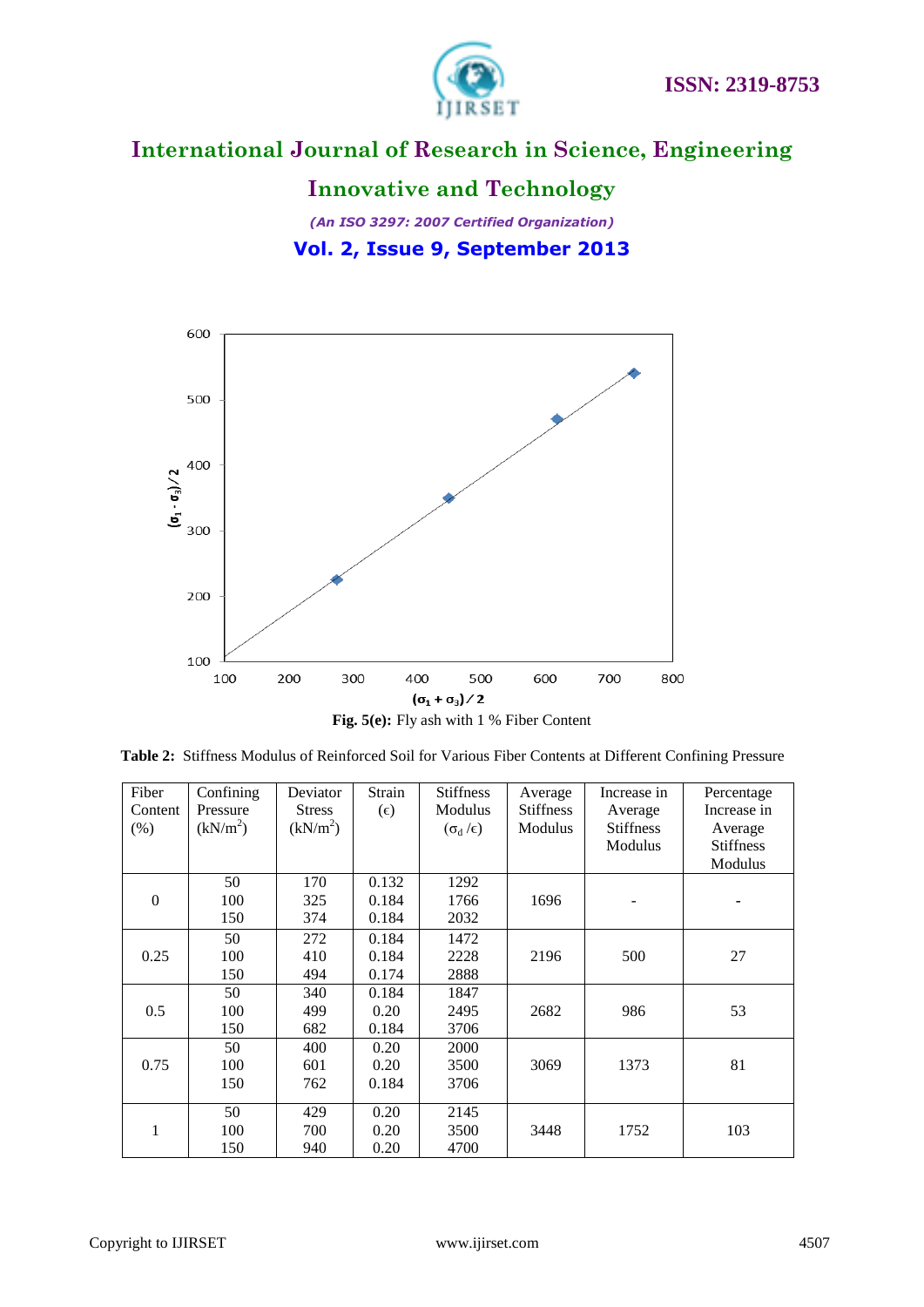



## **Innovative and Technology**

*(An ISO 3297: 2007 Certified Organization)*

### **Vol. 2, Issue 9, September 2013**

| Fiber   |                      |          | Percentage      | Percentage  |
|---------|----------------------|----------|-----------------|-------------|
| Content | (kN/m <sup>2</sup> ) | (Degree) | Increase in (c) | Increase in |
| $(\%)$  |                      |          |                 | $\phi$      |
|         | 34                   | 28       |                 |             |
| 0.25    | 45                   | 34       | 32              |             |
| 0.5     | 50                   | 39       | 47              | 39          |
| 0.75    | 52                   |          | 53              |             |
|         |                      |          |                 |             |

#### **Table 3:** Shear Strength Parameters (c and ϕ) of Reinforced Fly ash

#### **A. Effect of fiber content**

Based on the results of triaxial compression tests performed on reinforced fly ash at different fiber content varying from 0 % to 1 % the computed values of stiffness modulus and shear strength parameters of reinforced soil are shown in Table 2 and Table 3 respectively. It is observed from Table 2 that the stiffness modulus of reinforced fly ash increases with the increase in confining pressure and fiber content. The results of column 5 of Table 2 show the values of stiffness modulus of reinforced fly ash corresponding to different confining pressures and different fiber contents. It is clear from the values of stiffness modulus that it increases with the increase in confining pressure and this aspect can be observed for all the fiber contents. This is due to the fact that under higher confining pressures fly ash samples are more confined and more resistant to deformation which results into higher deviator stress at failure. It is further observed from the results of column 6 of Table 2 that the average increase in stiffness modulus of reinforced fly ash increases with the increase in fiber contents and this trend is observed for all the fiber content. For instance the average stiffness modulus of unreinforced fly ash is 1696. When 0.25 % coir fiber is added to the fly ash, the stiffness modulus of reinforced fly ash increases to 2196 i.e. improvement in stiffness modulus of fly ash is 27 % (last column of Table 2) due to 0.25 % inclusion of coir fiber. Similar trend is observed from the results of Table 2 for fiber contents of 0.5 %, 0.75 % and 1 % also and the maximum improvement in average stiffness modulus of fly ash is 103 % for fiber content of 1 %. The significant increase in average stiffness modulus of fly ash due to addition of coir fiber improves the loadsettlement characteristics of fly ash and the amount of immediate settlement would be reduced significantly. It is observed from Table 3 that the shear strength parameters (c and ϕ) of reinforced fly ash increases with the increase in fiber content and this aspect can be observed for all the fiber content. Column 2 and Column 3 of Table 3 show the values of cohesion (c) and angle of internal friction  $(\phi)$  of reinforced fly ash. Column 4 and Column 5 of Table 3 presents the percentage increase in  $(c)$  and  $(\phi)$  values of fly ash due to inclusion of coir fiber. The results of Column 4 and Column 5 clearly show that the percentage increase in (c) value and  $(\phi)$  values are 32,47,53,61 and 21, 39, 50, 60 respectively for fiber contents of 0.25 %, 0.5 %, 0.75 %, and 1 %. The significant increase in shear strength parameters of fly ash due to addition of coir fiber improves the load carrying capacity of fly ash and coir fiber reinforced fly ash can be used as foundation material for supporting heavier loads of civil engineering structures. Similar trend of results was observed by Sivakumar Babu and Vasudevan (2008), Singh et al. (2011) and Singh (2011) also with the natural and geosynthetic fiber reinforced soil and fly ash. The increase in stiffness modulus and shear strength parameters of fly ash due to inclusion of coir fiber is due to the fact that randomly oriented discrete inclusions incorporated into fly ash mass improves its load deformation behaviour by interacting with the fly ash particles mechanically through surface friction and also by interlocking. The function of bond or interlock is to transfer the stress from fly ash to the discrete inclusion by mobilising the tensile strength of discrete inclusion. Thus, fibre reinforcement works as frictional and tension resistance element. Further, addition of coir fiber makes the fly ash a composite material whose strength and stiffness is greater than that of unreinforced fly ash.

#### **IV. CONCLUSIONS**

Based on the present investigation it is concluded that preparation of identical samples of coir fiber reinforced fly ash beyond 1% of fiber content was not possible and hence optimum fiber content is 1 %. The value of stiffness modulus of reinforced fly ash increases with the increase in fiber content and the maximum percentage increase is 103 % over the plain fly ash for fiber content of 1 %. The shear strength parameters (c and  $\phi$ ) of fly ash increases with the increase in